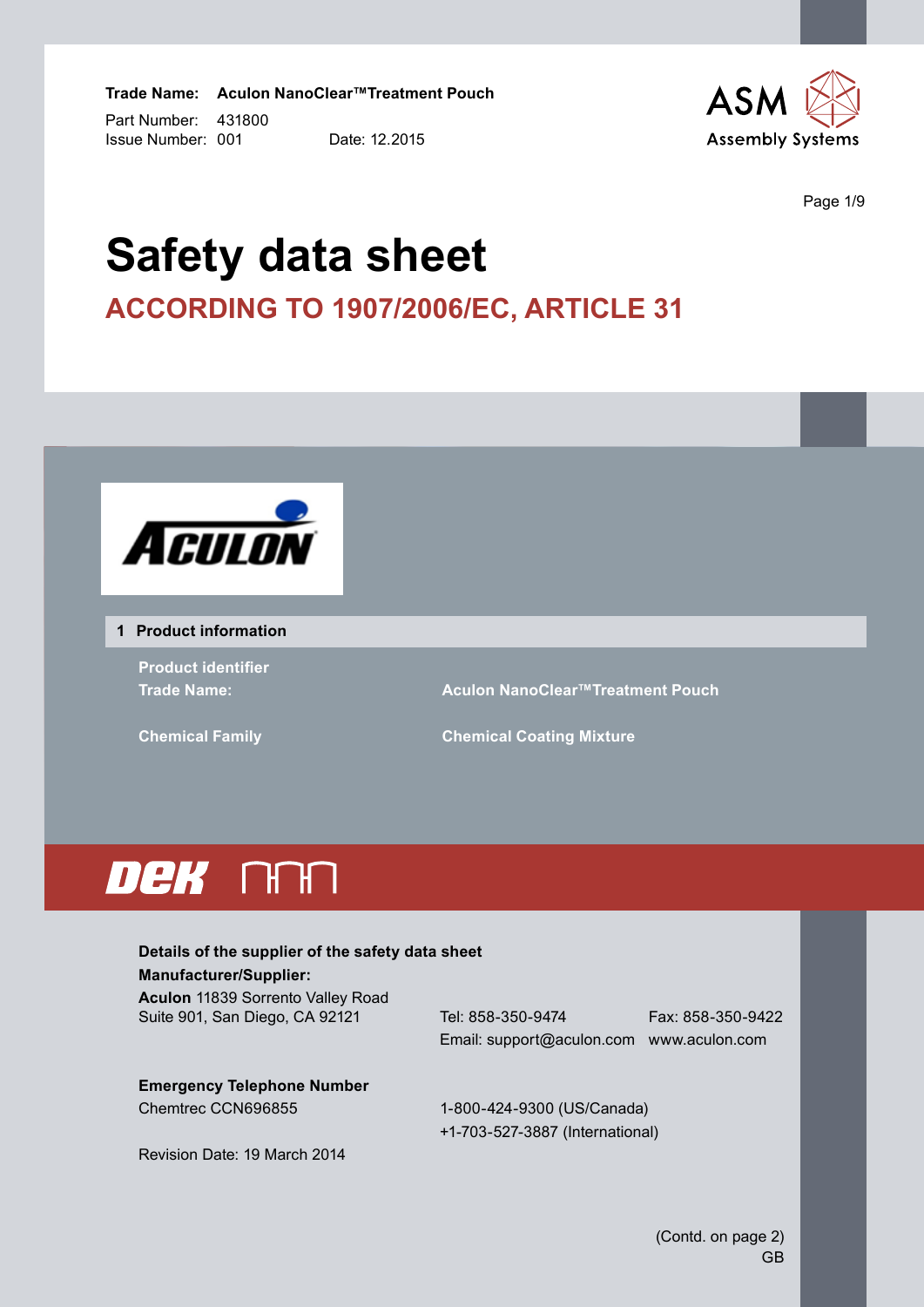

Page 2/7

## **2 Composition / information on ingredient(s)**

| Ingredient(s)                | <b>CAS number</b> | CONC.    |            | <b>OSHA PEL ACGIH TLV-TWA</b> |
|------------------------------|-------------------|----------|------------|-------------------------------|
| Ethanol                      | 64-17-5           | $>60\%$  | $1000$ ppm | 1900 mg/m3                    |
| Proprietary Ingredient       | ΝA                | $< 5\%$  |            |                               |
| Methyl Nonafluorobutyl Ether | 163702-07-6       | $< 30\%$ | 600ppm     | 750 ppm                       |

#### **3 Hazardous identification**

| NFPA scale: 4 = Extreme, 3 = High, 2 = Moderate, 1=Slight, 0=Insignificant |                               |                                                                                                                                                                                                                                                                                      |  |
|----------------------------------------------------------------------------|-------------------------------|--------------------------------------------------------------------------------------------------------------------------------------------------------------------------------------------------------------------------------------------------------------------------------------|--|
| <b>NFPA rating</b>                                                         | Health                        | $= 2$                                                                                                                                                                                                                                                                                |  |
|                                                                            | Flammability                  | $= 2$                                                                                                                                                                                                                                                                                |  |
|                                                                            | Reactivity                    | $= 0$                                                                                                                                                                                                                                                                                |  |
| Eye contact                                                                |                               | Causes severe eye irritation. Redness, itching,<br>burning sensation and visual disturbances may<br>indicate excessive eye contact.                                                                                                                                                  |  |
| <b>Skin contact</b>                                                        | with excessive skin contact   | Avoid all skin contact. May cause moderate skin<br>irritation. Dryness, itching, cracking, burning,<br>redness, and swelling are conditions associated                                                                                                                               |  |
| <b>Inhalation</b>                                                          |                               | Vapor and/or spray mist harmful if inhaled. Vapor<br>irritates eyes, nose, and throat                                                                                                                                                                                                |  |
| Ingestion                                                                  | Harmful or fatal if swallowed | GHS Label Elements, Statements, Precautions                                                                                                                                                                                                                                          |  |
| <b>Danger</b>                                                              | surfaces. - No smoking.       | Highly flammable liquid and vapour. Causes skin<br>irritation. Causes serious eye irritation.<br>Keep away from heat/sparks/open flames/hot<br>IF IN EYES: Rinse cautiously with water for<br>several minutes. Remove Contact lenses, if<br>present and easy to do. Continue rinsing |  |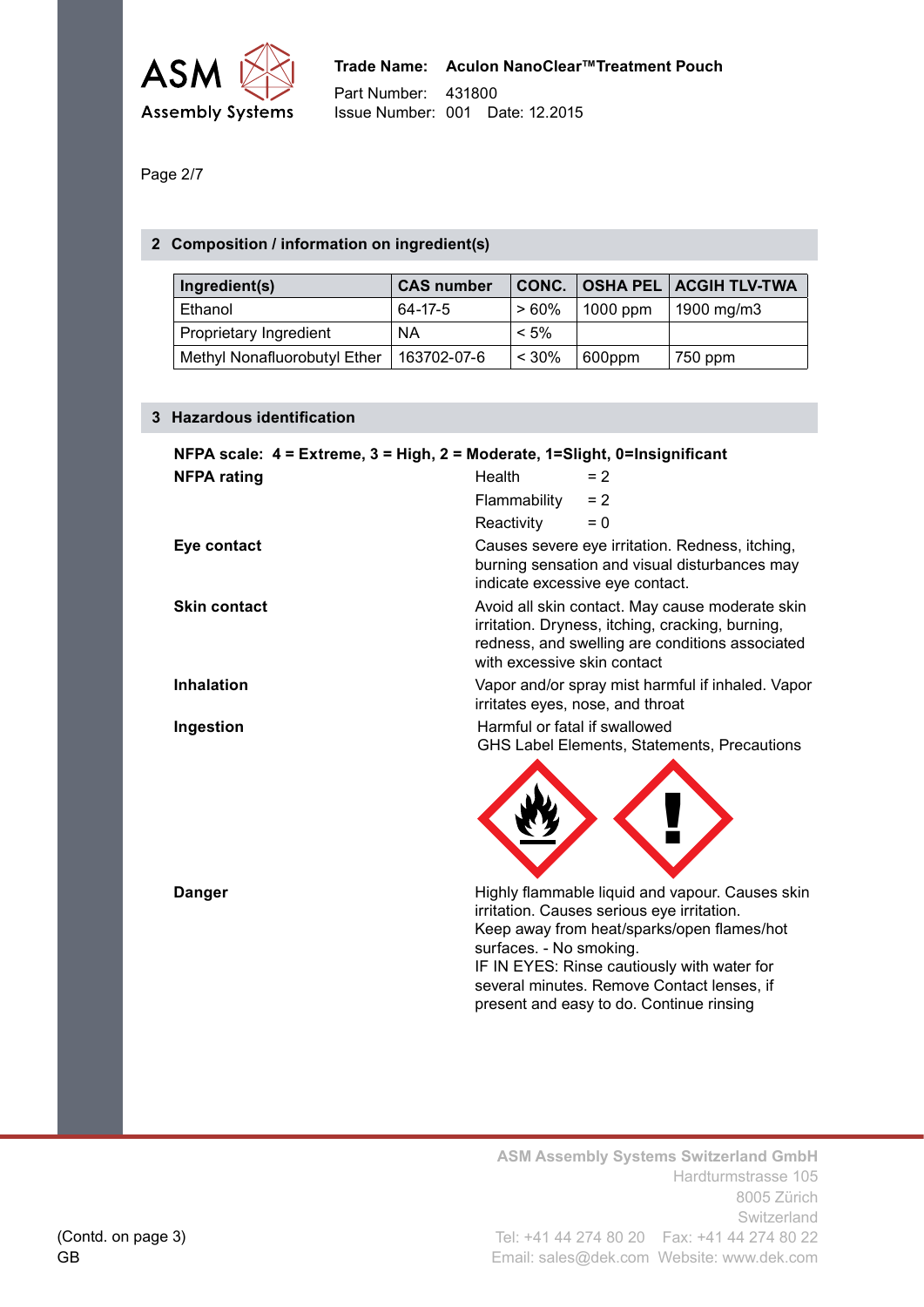

Page 3/7

| 4 First aid measures             |                                                                                                                                                                                                                                                                                                                                                                                                                                                                                                                                                                                                                                                                                                                                                                                                                                                                  |
|----------------------------------|------------------------------------------------------------------------------------------------------------------------------------------------------------------------------------------------------------------------------------------------------------------------------------------------------------------------------------------------------------------------------------------------------------------------------------------------------------------------------------------------------------------------------------------------------------------------------------------------------------------------------------------------------------------------------------------------------------------------------------------------------------------------------------------------------------------------------------------------------------------|
| Eye contact                      | Immediately flush eyes with plenty of water for at<br>least 15 minutes, occasionally lifting the upper<br>and lower eyelids. Seek medical aid immediately                                                                                                                                                                                                                                                                                                                                                                                                                                                                                                                                                                                                                                                                                                        |
| <b>Skin contact</b>              | Flush skin with plenty of water for at least 15<br>minutes while removing contaminated clothing<br>and shoes. Seek medical attention.                                                                                                                                                                                                                                                                                                                                                                                                                                                                                                                                                                                                                                                                                                                            |
| <b>Inhalation</b>                | Supply fresh air or oxygen. If not breathing begin<br>artificial respiration. Seek immediate medical<br>attention.                                                                                                                                                                                                                                                                                                                                                                                                                                                                                                                                                                                                                                                                                                                                               |
| Ingestion                        | Immediately call a poison control center or a<br>doctor. Never give anything by mouth to an<br>unconscious person.<br>Only induce vomiting at the instruction of a<br>physician                                                                                                                                                                                                                                                                                                                                                                                                                                                                                                                                                                                                                                                                                  |
| 5 Firefighting measures          |                                                                                                                                                                                                                                                                                                                                                                                                                                                                                                                                                                                                                                                                                                                                                                                                                                                                  |
| <b>General Information</b>       | <b>EXTINGUISHING MEDIA</b><br>Carbon dioxide, dry chemical, water spray or<br>foam. Use a blanketing effect to smother fire.<br>As in any fire, wear a self-contained breathing<br>apparatus in pressure-demand. MSHA/NIOSH<br>(approved or equivalent), and full protective gear.<br>Vapors may form an explosive mixture with air.<br>Vapors can travel to a source of ignition and flash<br>back. Will burn if involved in a fire. Combustible<br>Liquid. Can release vapors that form explosive<br>mixtures at temperatures above the flashpoint.<br>Use water spray to keep fire-exposed containers<br>cool. Containers may explode in the heat of a<br>fire. May form explosive peroxides. Vapors may<br>be heavier than air. They can spread along the<br>ground and collect in low or confined areas. Will<br>be easily ignited by heat, sparks or flame |
| <b>Flash point</b>               | 14 °C/35 °F (Product, closed- cup method)                                                                                                                                                                                                                                                                                                                                                                                                                                                                                                                                                                                                                                                                                                                                                                                                                        |
| <b>Auto-ignition Temperature</b> | 380 °C (Solvent Mixture, approximate)                                                                                                                                                                                                                                                                                                                                                                                                                                                                                                                                                                                                                                                                                                                                                                                                                            |
| <b>Explosion limits</b>          | Lower: 3.3% (Ethanol) Upper: 18.0% (Ethanol)                                                                                                                                                                                                                                                                                                                                                                                                                                                                                                                                                                                                                                                                                                                                                                                                                     |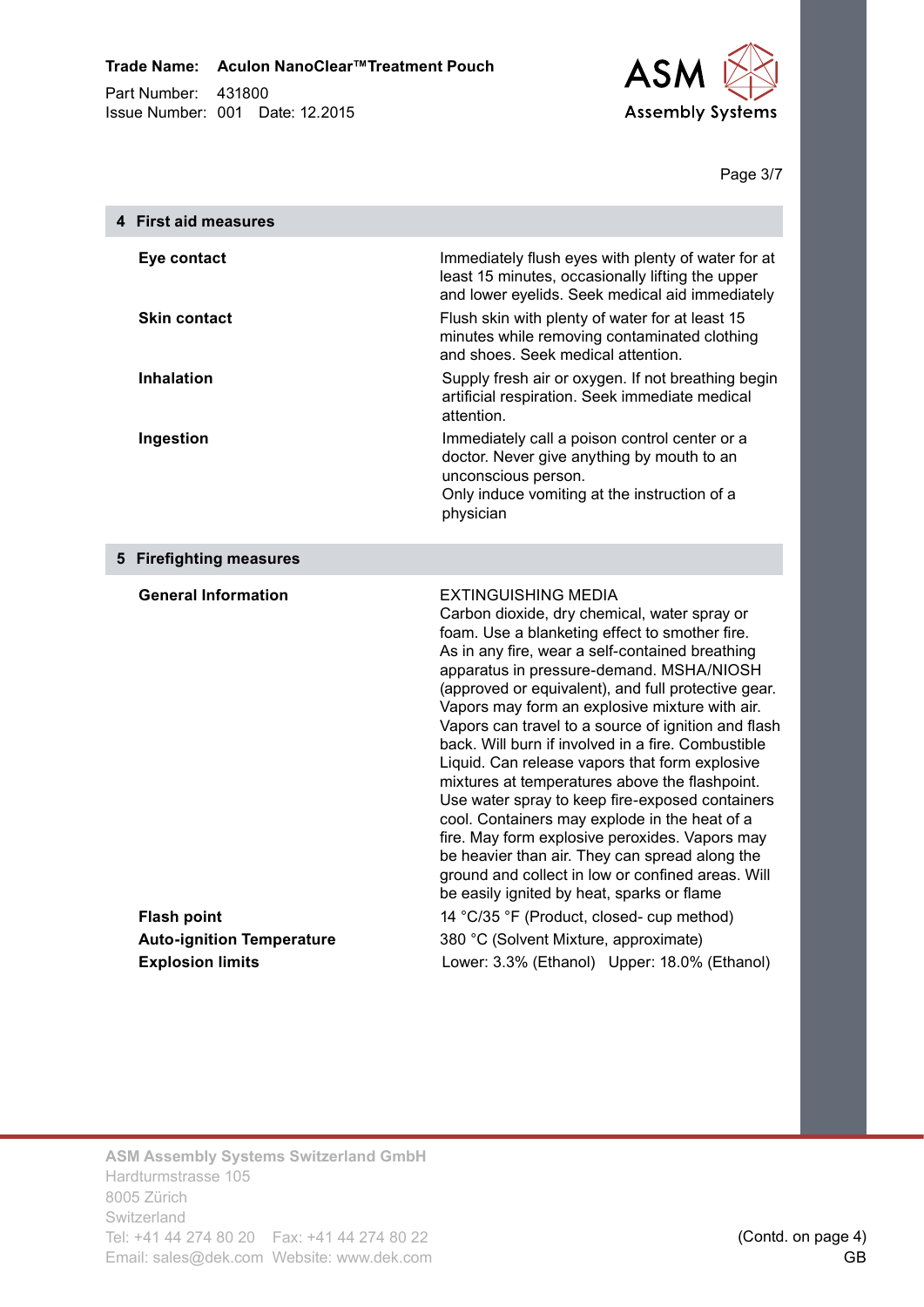

Page 4/7

| 6 Accidental release measures                                                       |                                                                                                                                                                                                                                                                                                                                                                                                                                                                                                                                                                                                                                 |  |
|-------------------------------------------------------------------------------------|---------------------------------------------------------------------------------------------------------------------------------------------------------------------------------------------------------------------------------------------------------------------------------------------------------------------------------------------------------------------------------------------------------------------------------------------------------------------------------------------------------------------------------------------------------------------------------------------------------------------------------|--|
| <b>Person-related safety precautions</b><br><b>Measures for cleaning/collecting</b> | Wear protective equipment. See section 8 for<br>proper protective equipment. Keep unprotected<br>persons away<br>Absorb spill with an inert material (i.e. vermiculite,                                                                                                                                                                                                                                                                                                                                                                                                                                                         |  |
|                                                                                     | sand, diatomite, soil, etc.). Sweep or scoop<br>material into proper containers for disposal.<br>Prevent material from entering storm sewers or<br>waterways                                                                                                                                                                                                                                                                                                                                                                                                                                                                    |  |
| 7 Handling and storage                                                              |                                                                                                                                                                                                                                                                                                                                                                                                                                                                                                                                                                                                                                 |  |
| <b>Handling precautions</b>                                                         | Wash thoroughly after handling. Remove<br>contaminated clothing and wash before reuse.<br>Use only in a well-ventilated area. Ground and<br>bond containers when transferring material. Use<br>spark-proof tools and explosion proof equipment.<br>Avoid contact with eyes, skin, and clothing.<br>Empty containers retain product residue, (liquid<br>and/or vapor), and can be dangerous. Keep<br>container tightly closed. Keep away from heat,<br>sparks and flame. Do not ingest or inhale. Do not<br>pressurize, cut, weld, braze, solder, drill, grind, or<br>expose empty containers to heat, sparks or open<br>flames. |  |
| <b>Storage precautions</b>                                                          | Keep away from heat, sparks, and flame.<br>Keep away from sources of ignition. Store in<br>a tightly closed container. Keep from contact<br>with oxidizing materials. Store in a cool, dry,<br>well ventilated area away from incompatible<br>substances. Do not store near perchlorates,<br>peroxides, chromic acid or nitric acid.                                                                                                                                                                                                                                                                                            |  |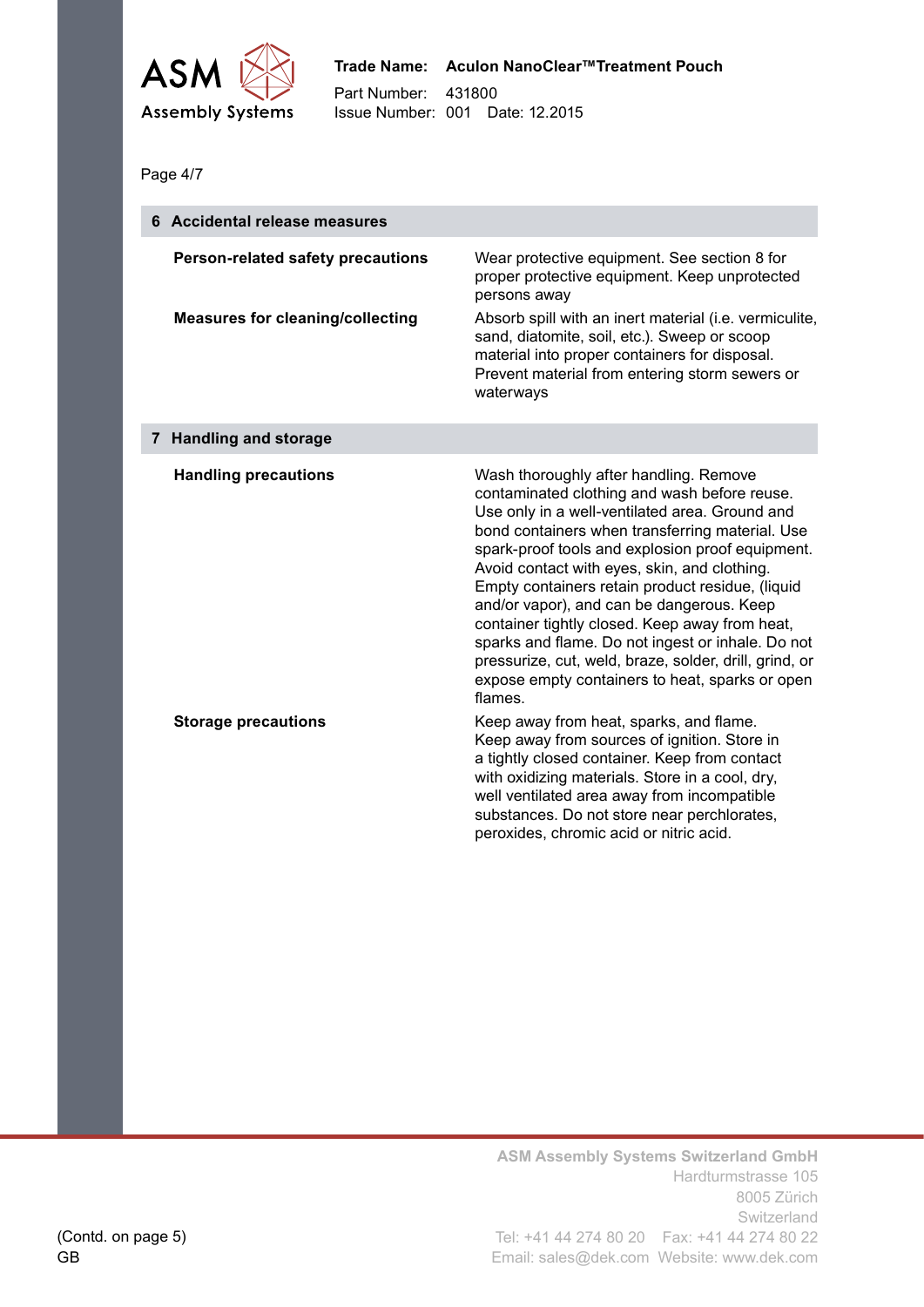

#### Page 5/7

| 8 | <b>Exposure controls / personal protection</b> |                                                                                                                                                                                                                                                                                                                                                                                                                                                                                                                                                                                                                        |  |
|---|------------------------------------------------|------------------------------------------------------------------------------------------------------------------------------------------------------------------------------------------------------------------------------------------------------------------------------------------------------------------------------------------------------------------------------------------------------------------------------------------------------------------------------------------------------------------------------------------------------------------------------------------------------------------------|--|
|   | Ventilation / engineering controls             | Use explosion-proof ventilation equipment.<br>Facilities storing or utilizing this material should<br>be equipped with an eyewash facility and a safety<br>shower.<br>Use adequate general or local exhaust ventilation<br>to keep airborne concentrations below the<br>permissible exposure limits                                                                                                                                                                                                                                                                                                                    |  |
|   | <b>Respiratory protection</b>                  | If material is in a room with adequate ventilation/<br>exhaust then no respiratory protection is required.<br>However, if the material is used for spray or in an<br>open bath with little/no ventilation, use respiratory<br>protection when handling this material. Wear<br>a NIOSH approved Category 23C air-purifying<br>respirator with a full facepiece and combination<br>cartridges approved for paints, lacquers, and<br>enamels, or a Category 23C powered air-<br>purifying respirator equipped with a tight-fitting<br>facepiece and combination cartridges approved<br>for paints, lacquers, and enamels. |  |
|   | <b>Skin protection</b>                         | Wear appropriate protective gloves to prevent<br>skin exposure.                                                                                                                                                                                                                                                                                                                                                                                                                                                                                                                                                        |  |
|   | Eye protection                                 | Wear appropriate protective eyeglasses or<br>chemical safety goggles as described in OSHA<br>29 CFR 1910.133 or European Standard EN166.                                                                                                                                                                                                                                                                                                                                                                                                                                                                               |  |
|   | Clothing                                       | Wear appropriate protective clothing to prevent<br>skin exposure.                                                                                                                                                                                                                                                                                                                                                                                                                                                                                                                                                      |  |

#### **9 Physical and chemical properties**

| Appearance /<br><b>Physical state</b> | Liquid                                            | <b>EVAPORATION</b><br><b>RATE</b>         | 3.3 (Ethanol) 49<br>(Fluorocarbon)             |
|---------------------------------------|---------------------------------------------------|-------------------------------------------|------------------------------------------------|
| <b>Molecular formula</b>              | Mixture                                           | <b>SOLUBILITY</b> (in<br>H <sub>2</sub> O | >60%                                           |
| Odor                                  | Mild characteristic<br>odor                       | Percent Volatile by<br>Volume             | >95%                                           |
| <b>Vapor density</b>                  | 1.6 (Ethanol) 8.6<br>(Fluorocarbon)               | <b>BOILING POINT</b>                      | 77.1 °C (Ethanol)<br>60.0 °C<br>(Fluorocarbon) |
| Vapor pressure                        | 48 mm Hg (Ethanol)<br>200 mm Hg<br>(Fluorocarbon) | <b>SPECIFIC GRAVITY</b>                   | $0.982$ (water =<br>1.000                      |
| Ph                                    | <b>NA</b>                                         |                                           |                                                |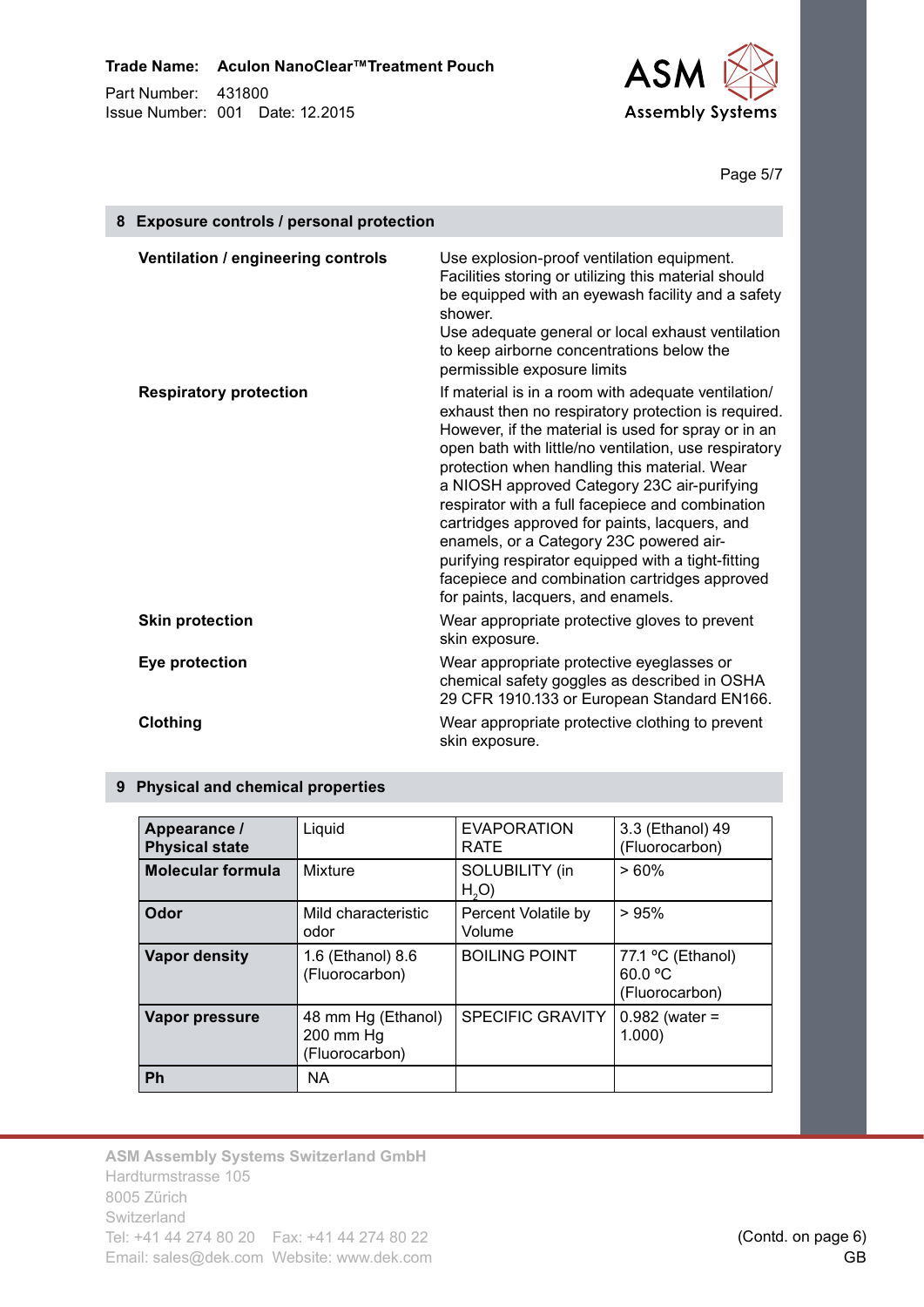

```
Page 6/7
```

| 10 Stability and reactivity                                              |                                                                                                                                                                                                                                                                                                                                                             |  |  |
|--------------------------------------------------------------------------|-------------------------------------------------------------------------------------------------------------------------------------------------------------------------------------------------------------------------------------------------------------------------------------------------------------------------------------------------------------|--|--|
| <b>Stability</b><br><b>Conditions to avoid</b><br>Incompatible materials | Stable at ambient temperature<br>Ignition sources, excess heat.<br>Strong oxidizing agents, strong acids, and strong<br>caustics.                                                                                                                                                                                                                           |  |  |
| <b>Hazardous decomposition products</b>                                  | Carbon monoxide, irritating and toxic fumes and<br>gases, carbon dioxide                                                                                                                                                                                                                                                                                    |  |  |
| <b>Hazardous polymerization</b>                                          | Has not been reported.                                                                                                                                                                                                                                                                                                                                      |  |  |
| <b>11 Toxicology information</b>                                         |                                                                                                                                                                                                                                                                                                                                                             |  |  |
| <b>General information</b>                                               | No data                                                                                                                                                                                                                                                                                                                                                     |  |  |
| <b>12 Ecological information</b>                                         |                                                                                                                                                                                                                                                                                                                                                             |  |  |
| <b>Ecotoxicity</b>                                                       | When spilled on land it is apt to volatilize,<br>biodegrade, and leach into the ground water, but<br>no data on the rates of these processes could be<br>found. Its fate in groundwater is unknown. When<br>released into water it will volatilize and probably<br>biodegrade. It would not be expected to adsorb to<br>sediment or bioconcentrate in fish. |  |  |
| <b>Environmental</b>                                                     | When released to the atmosphere it wills<br>photodegrade in hours (polluted urban<br>atmosphere) to an estimated range of 4 to 6<br>days in less polluted areas. Rainout should be<br>significant.                                                                                                                                                          |  |  |
| <b>Physical</b>                                                          | No information avaliable.                                                                                                                                                                                                                                                                                                                                   |  |  |

#### **13 Disposal considerations**

Chemical waste generators must determine whether a discarded chemical is classified as a hazardous waste. US EPA guidelines for the classification determination are listed in 40 CFR Parts 261.3. Additionally, waste generators must consult state and local hazardous waste regulations to ensure complete and accurate classification.

RCRA P-Series: None listed RCRA U-Series: